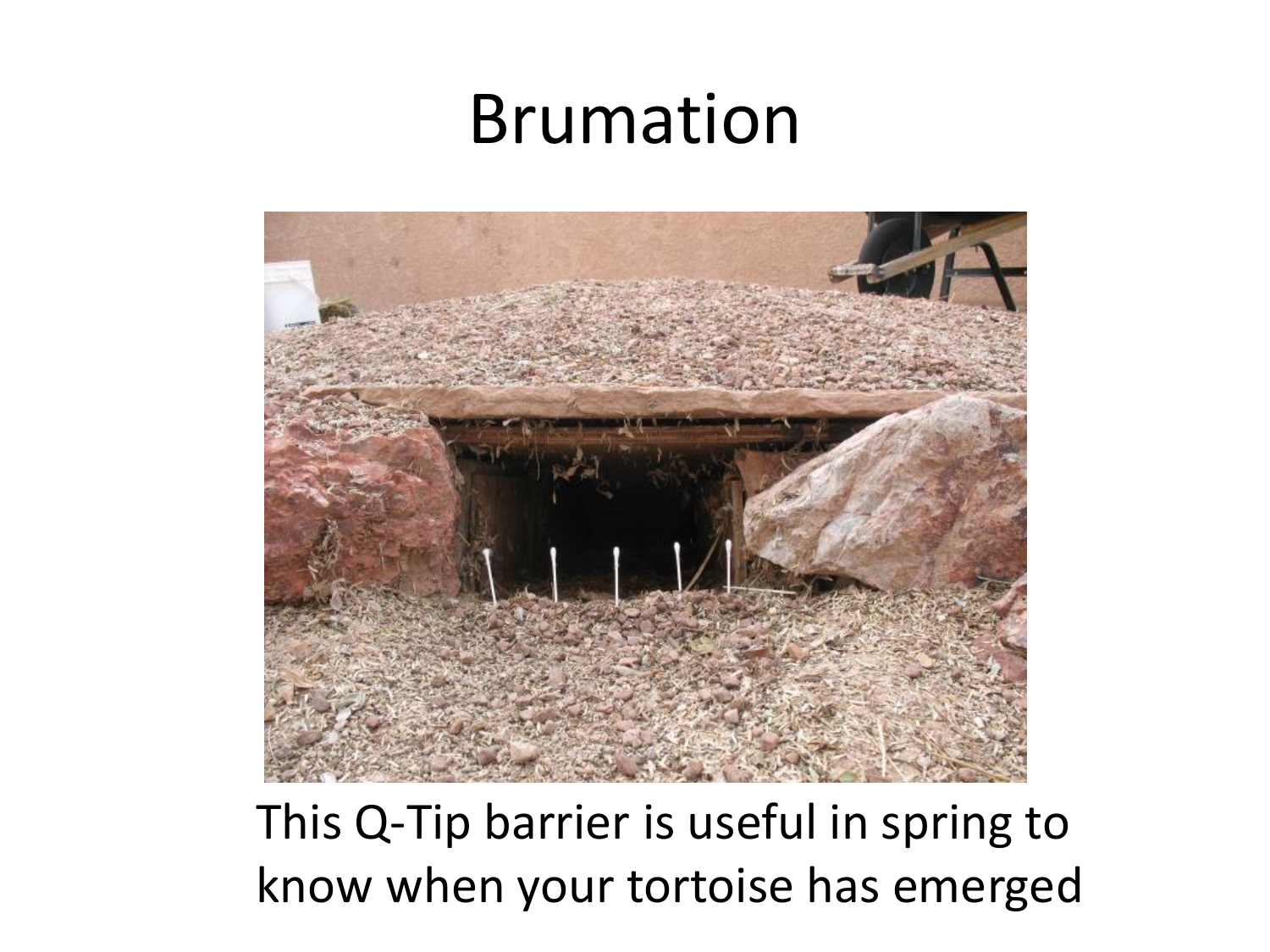## What is brumation?

- Definition: Brumation is winter dormancy in coldblooded animals with backbones like reptiles and amphibians
- In late September and October, tortoises undergo physiological changes that are independent of body temperature
- Greatly reduced metabolism-Its heart rate and breathing slow dramatically
- The tortoise is programmed to sleep and not to eat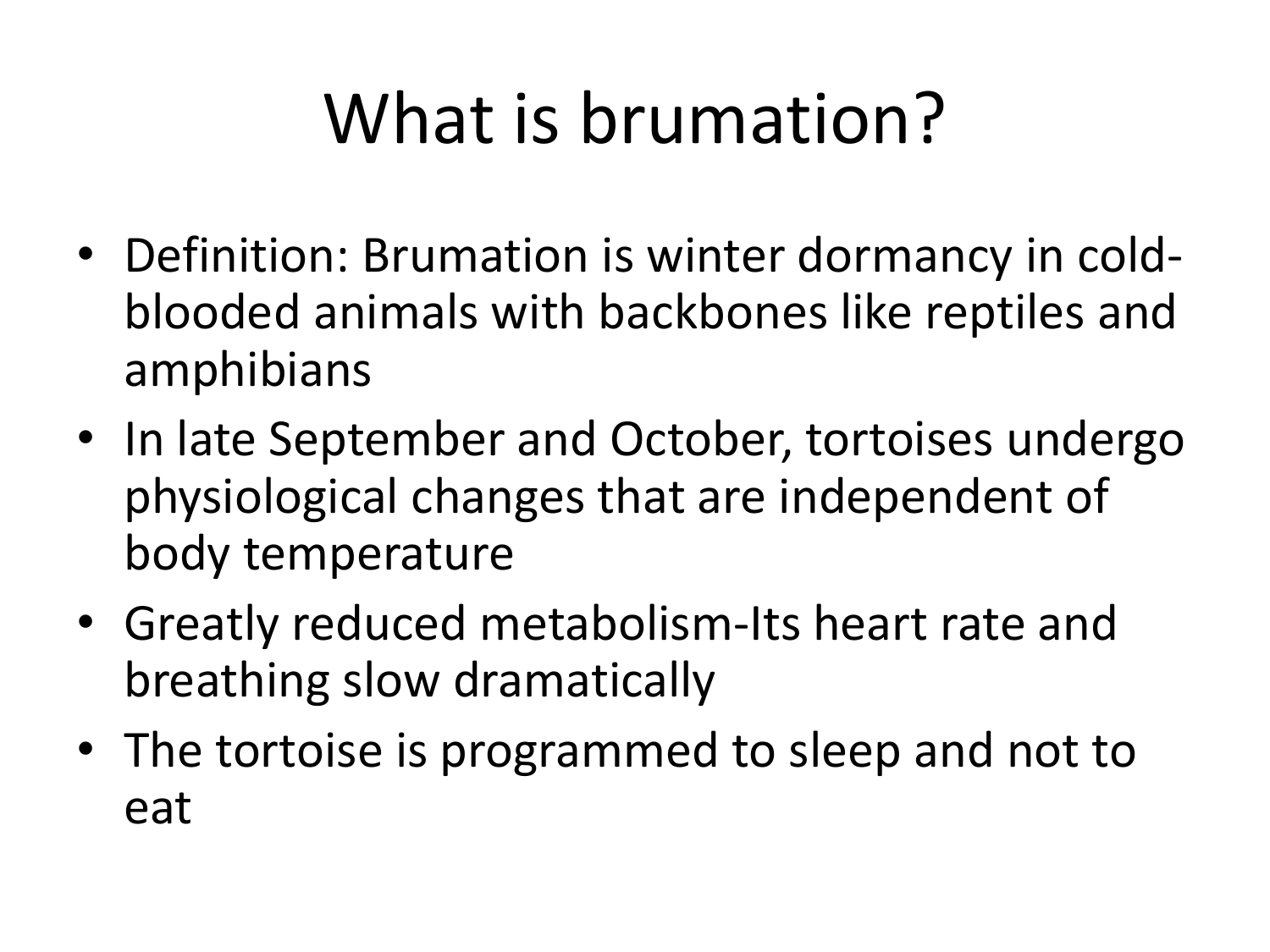## Why do tortoises brumate?

- It's their adaptation to the cold
- They need a body temperature of 85 degrees to fulfill tortoise functions like looking for food, metabolizing the food, or mating
- When it's cold, they need another strategy brumation
- Sulcata and Leopard tortoises , from warmer climates, do not brumate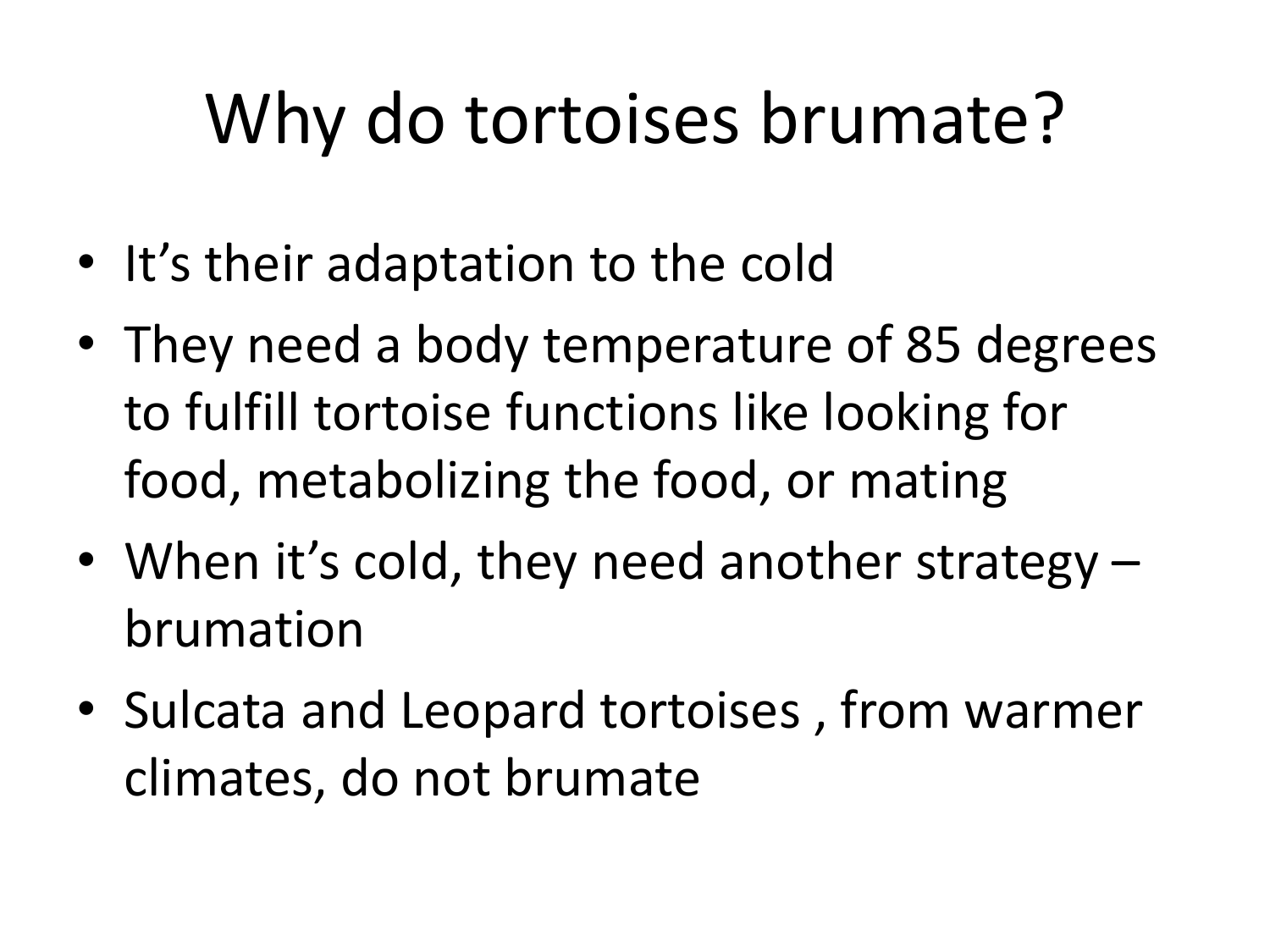#### Where should my tortoise brumate?

- In its burrow
- Temperature needs to be between 35 and 55 degrees for optimum brumation
- A snug, well-insulated burrow allows the tortoise to:
	- Retain most of its moisture
	- Stay the right temperature so it does not use up its resources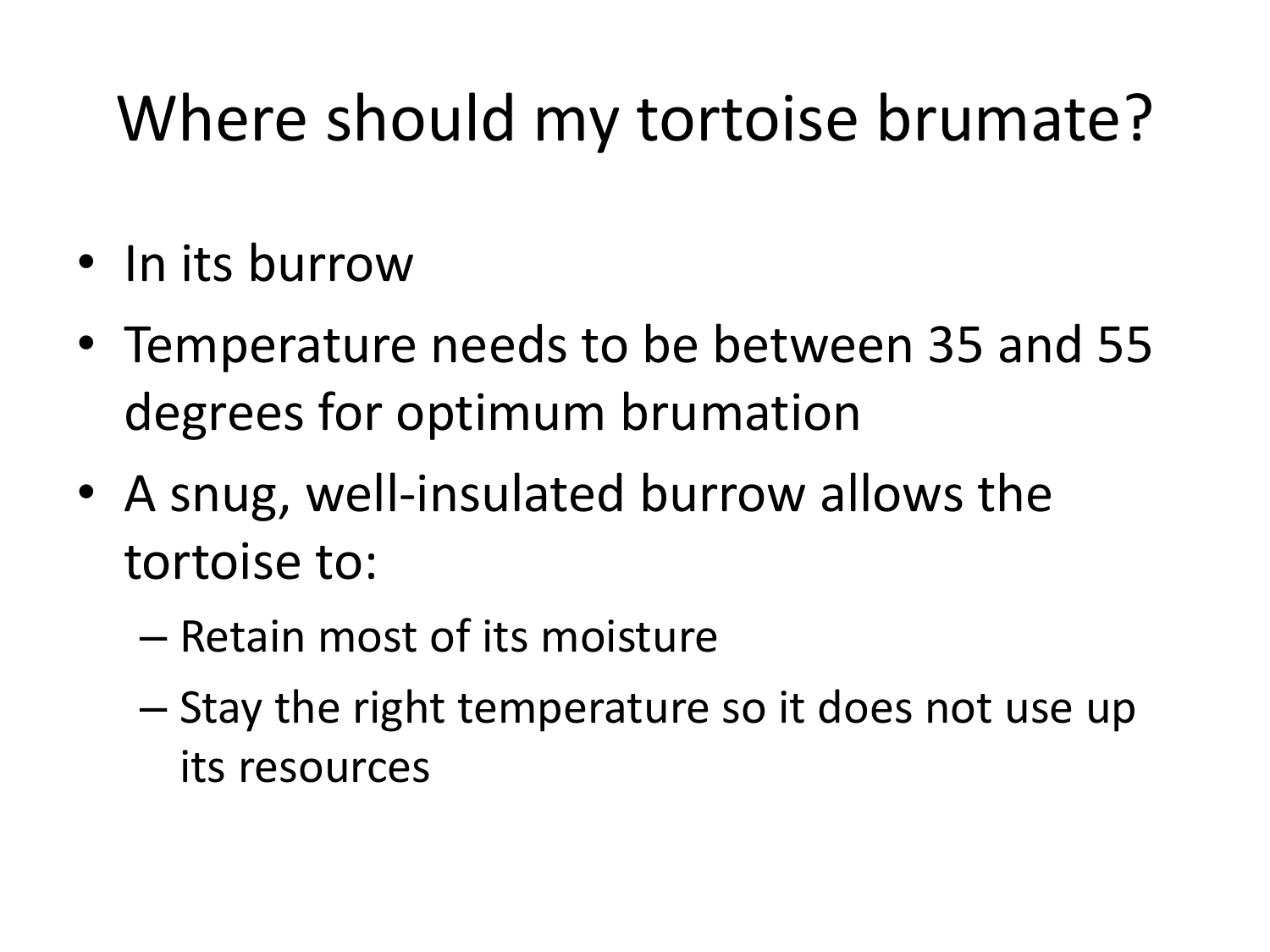#### What happens if my tortoise brumates in the closet or under the bed?

- It does a slow cook all winter, losing moisture and precious calories
- A large tortoise can afford the losses more than a small one that might die
- If it has survived in the past, it will probably be okay again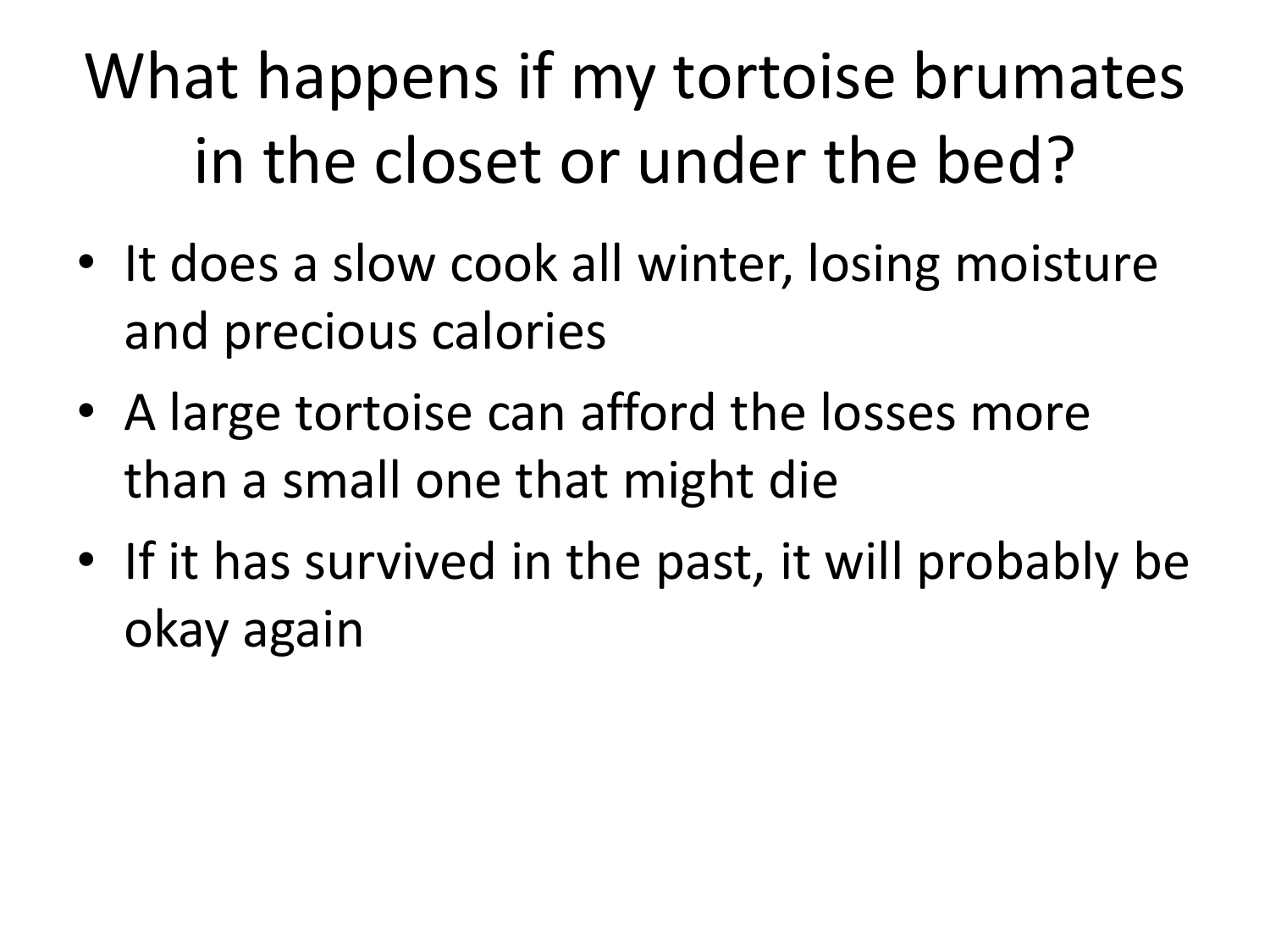#### How will I know that my tortoise is ready to brumate?

- Your tortoise will decide when its time
- It will come out less and less often
- It will eat less and less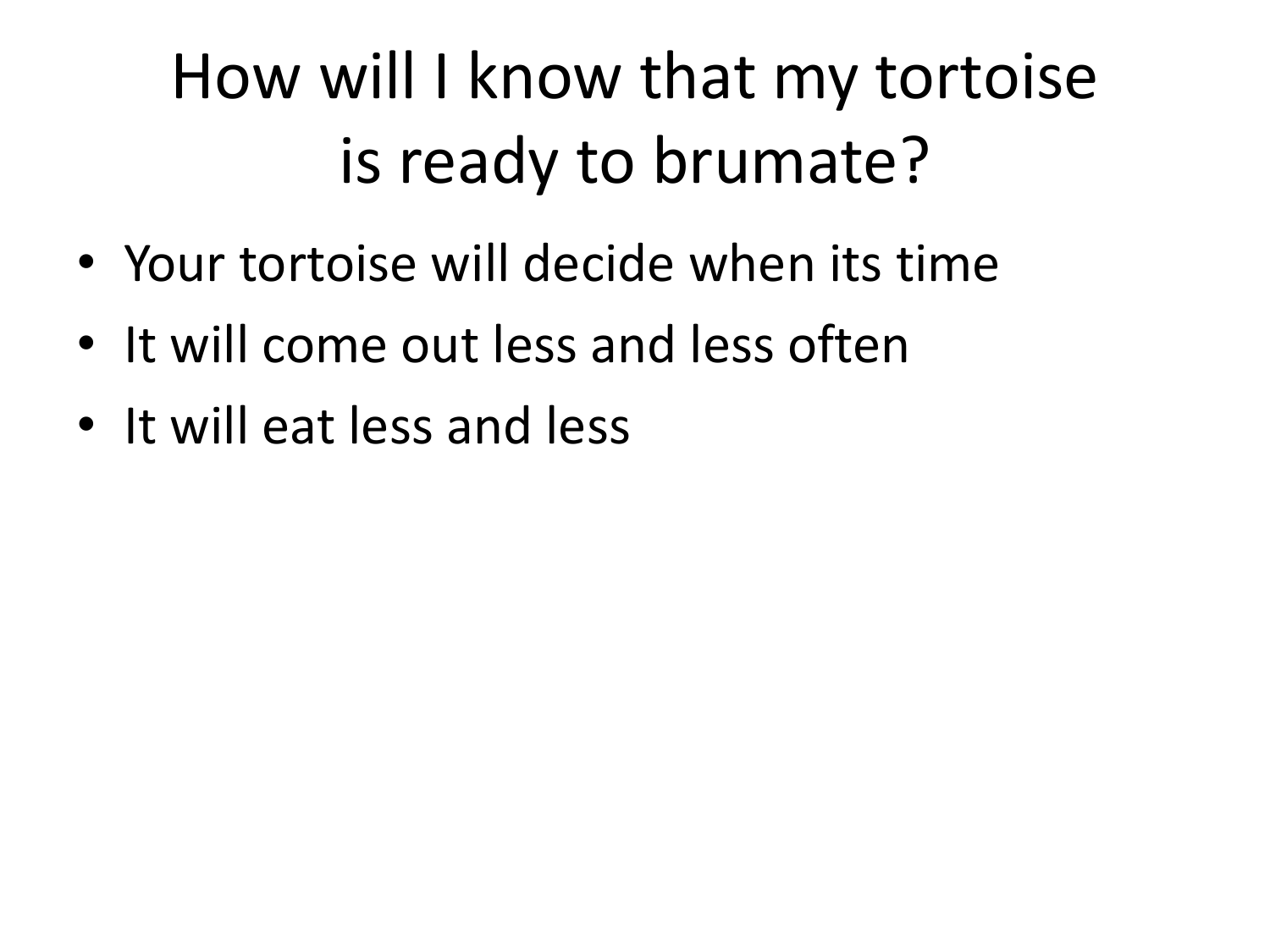#### What can I do while my tortoise is brumating?

- Days of gentle rain may produce flooding
- Check inside of burrow for flooding
	- Use a mirror during the day
	- Use a flashlight at night
- If there's water inside burrow, dig it up!
- Tortoise can hold its breath for several hours
- Remove litter near burrow opening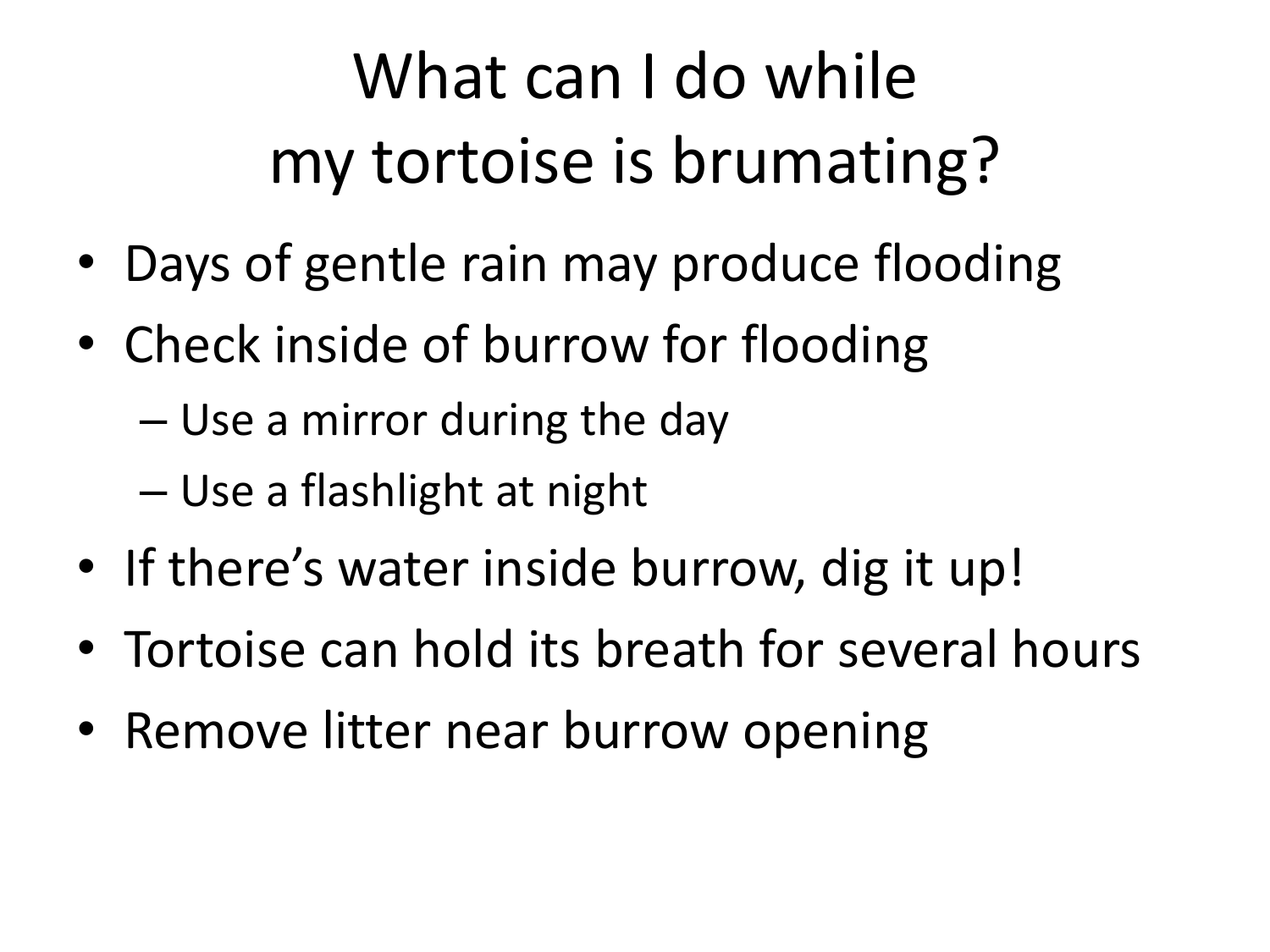### What can I do while my tortoise is brumating?

• Cover the burrow in a big rainstorm-remove immediately afterward to avoid greenhouse effect

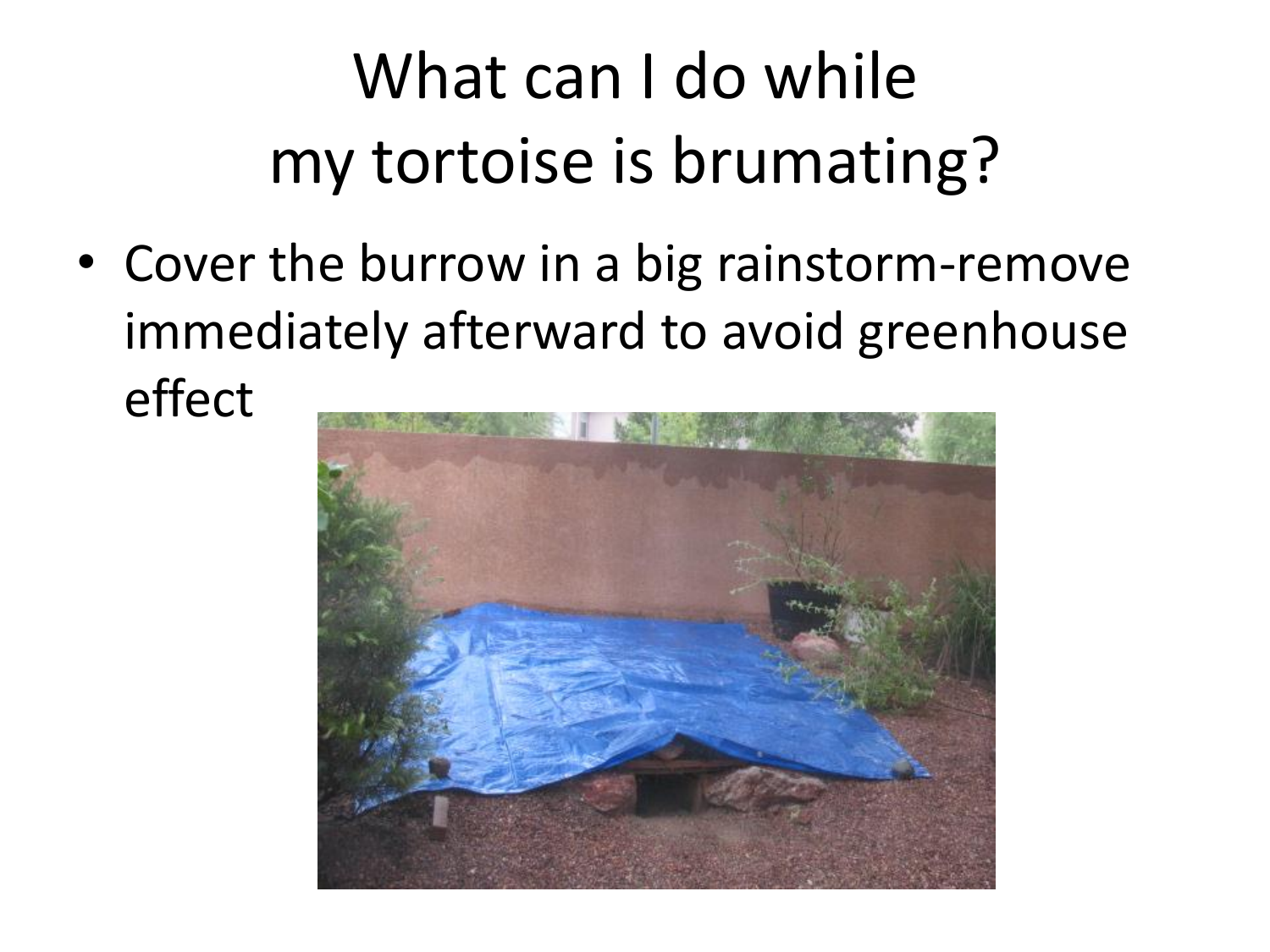## What if the burrow collapses?

- If the burrow collapses, dig it up!
- Leave it open to dry (takes a long time to dry)
- When dry, put the burrow back together—or build a new one
- Put the tortoise back in the burrow

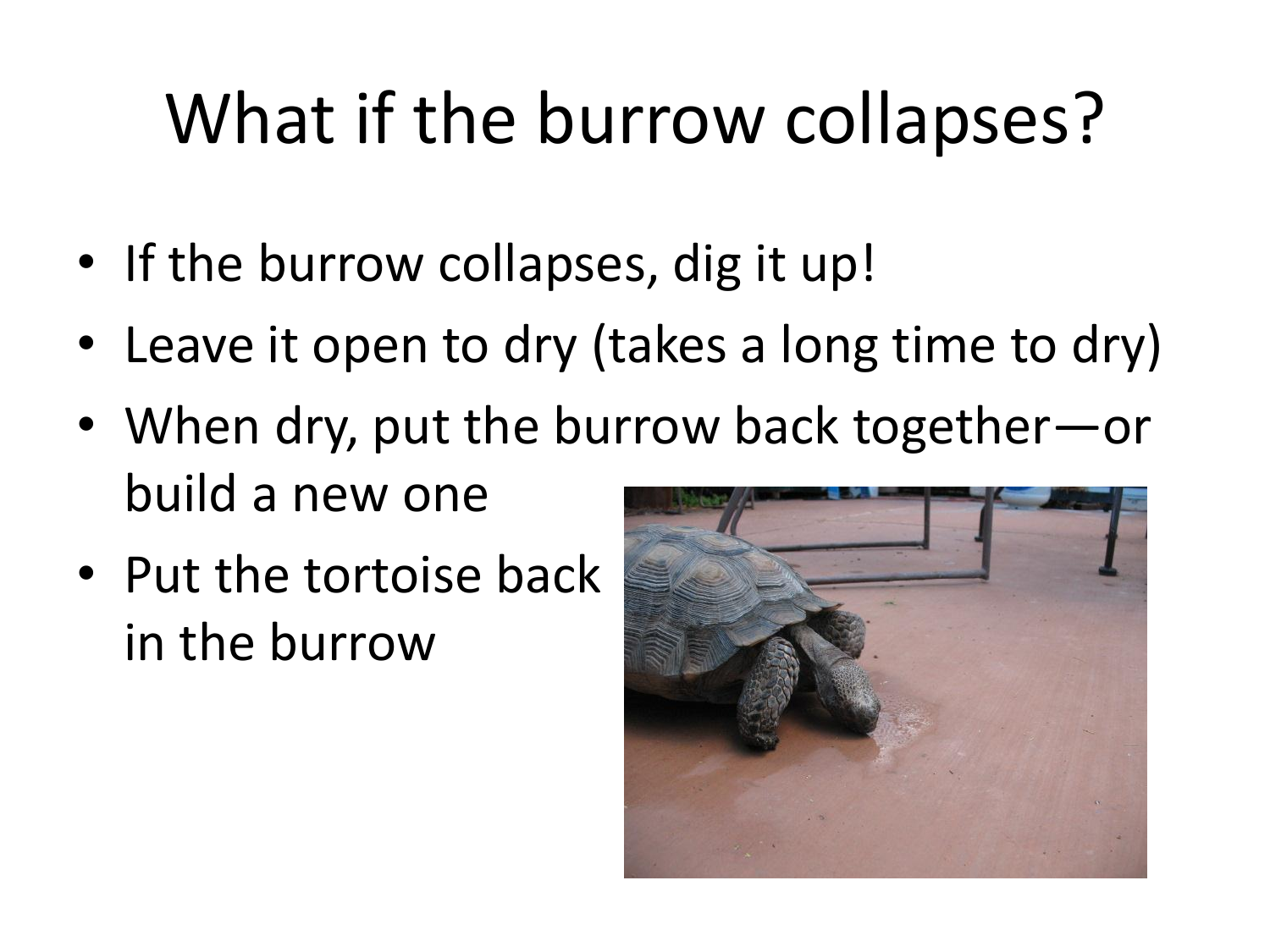### Medical considerations

- If a tortoise shows signs of URDS (drippy noise) in fall:
	- It may be too late in the season to treat it
	- Symptoms may disappear during brumation
- If your tortoise is coming out continually during winter, it is probably sick and needs a trip to the vet
- A very sick tortoise may need to be kept awake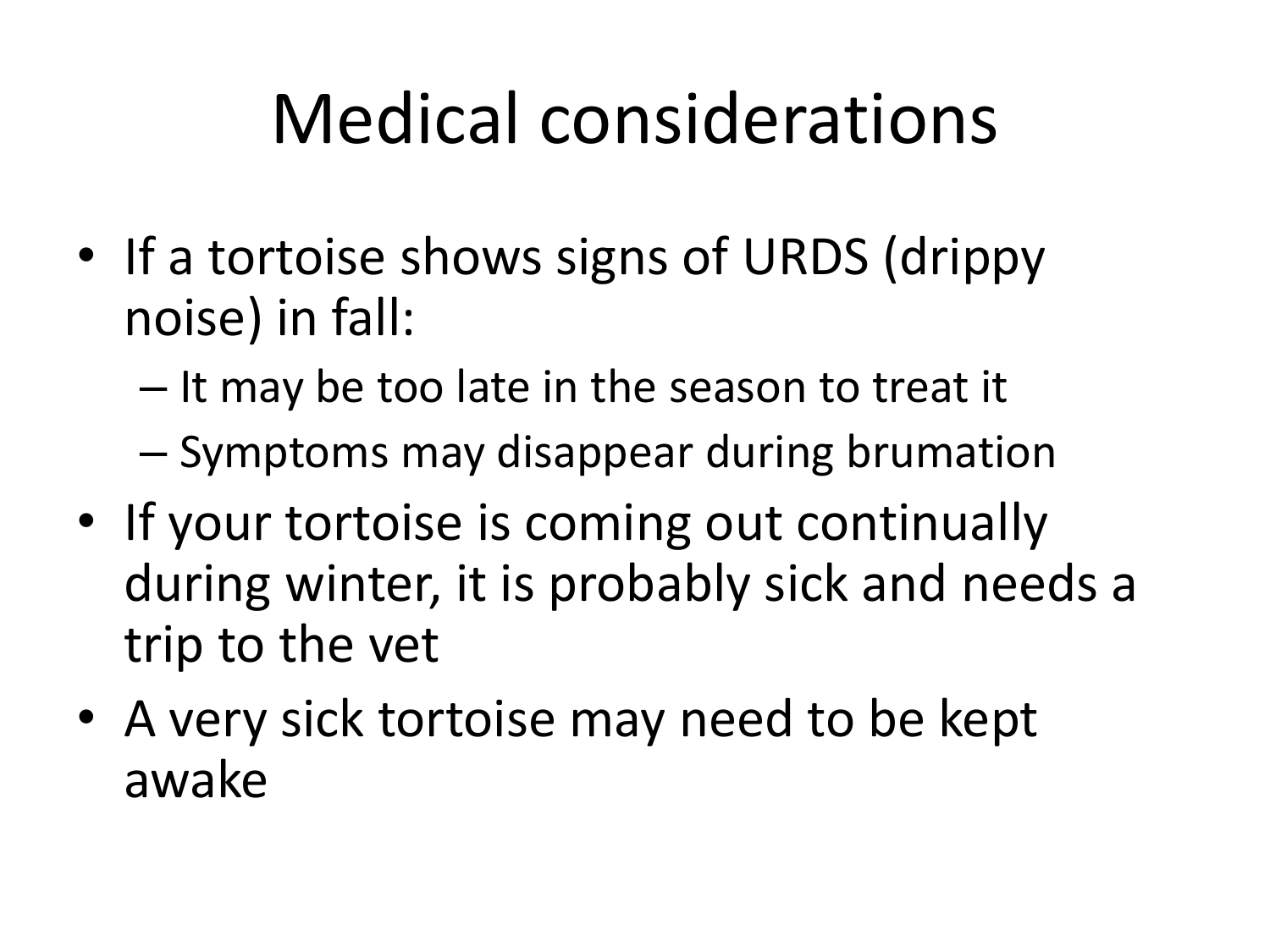### Should I feed my tortoise if it emerges early?

- No. It's still very cold and can't metabolize the food
- It may come out when it rains, too, even if it's quite cold. That's normal. Tortoises survive by getting rain when they can.
- Let the tortoise go back in the burrow on its own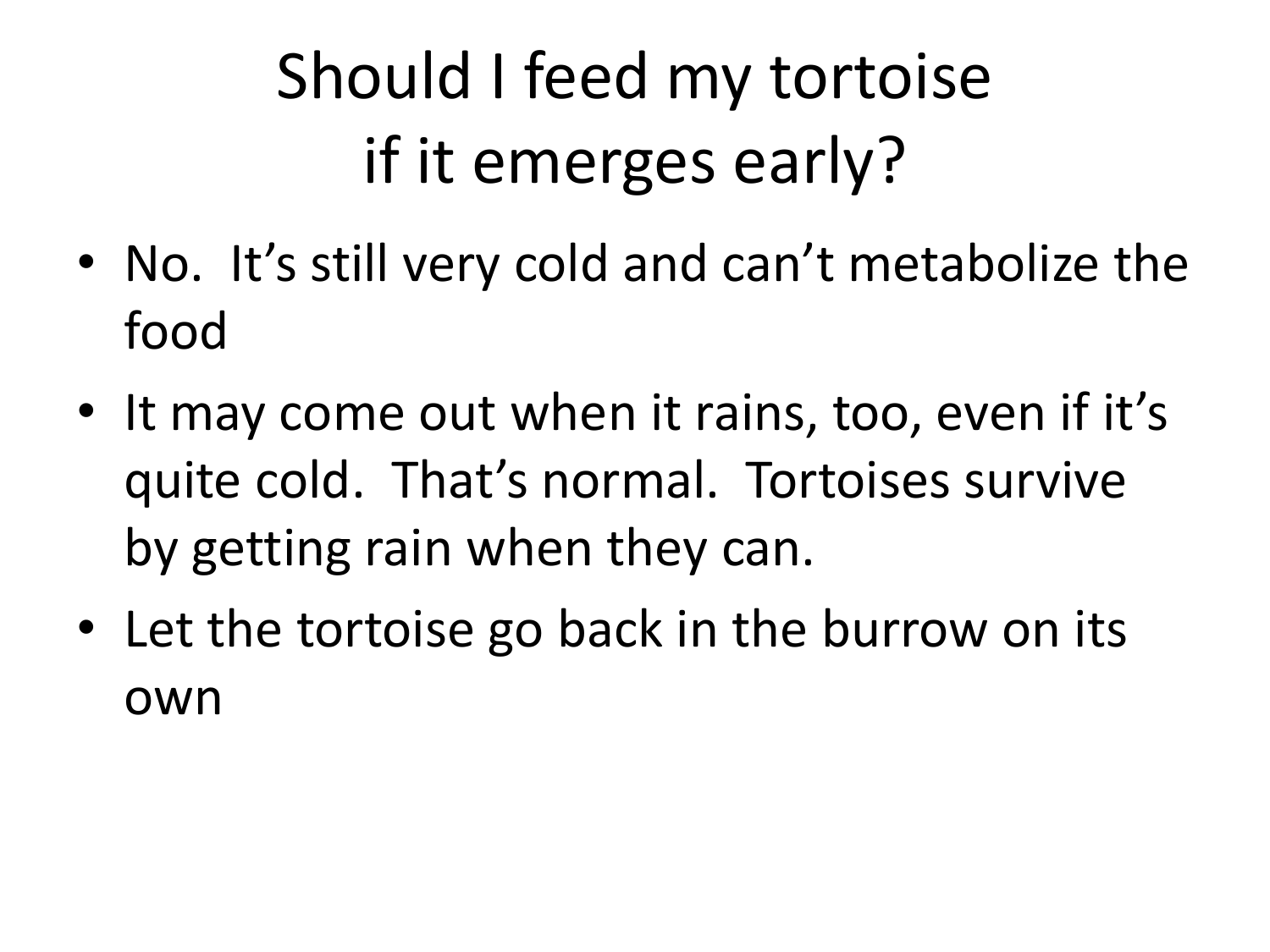### Fall Farewell

- Soak tortoise
- May eat lots or not much at all
- Mark day last seen